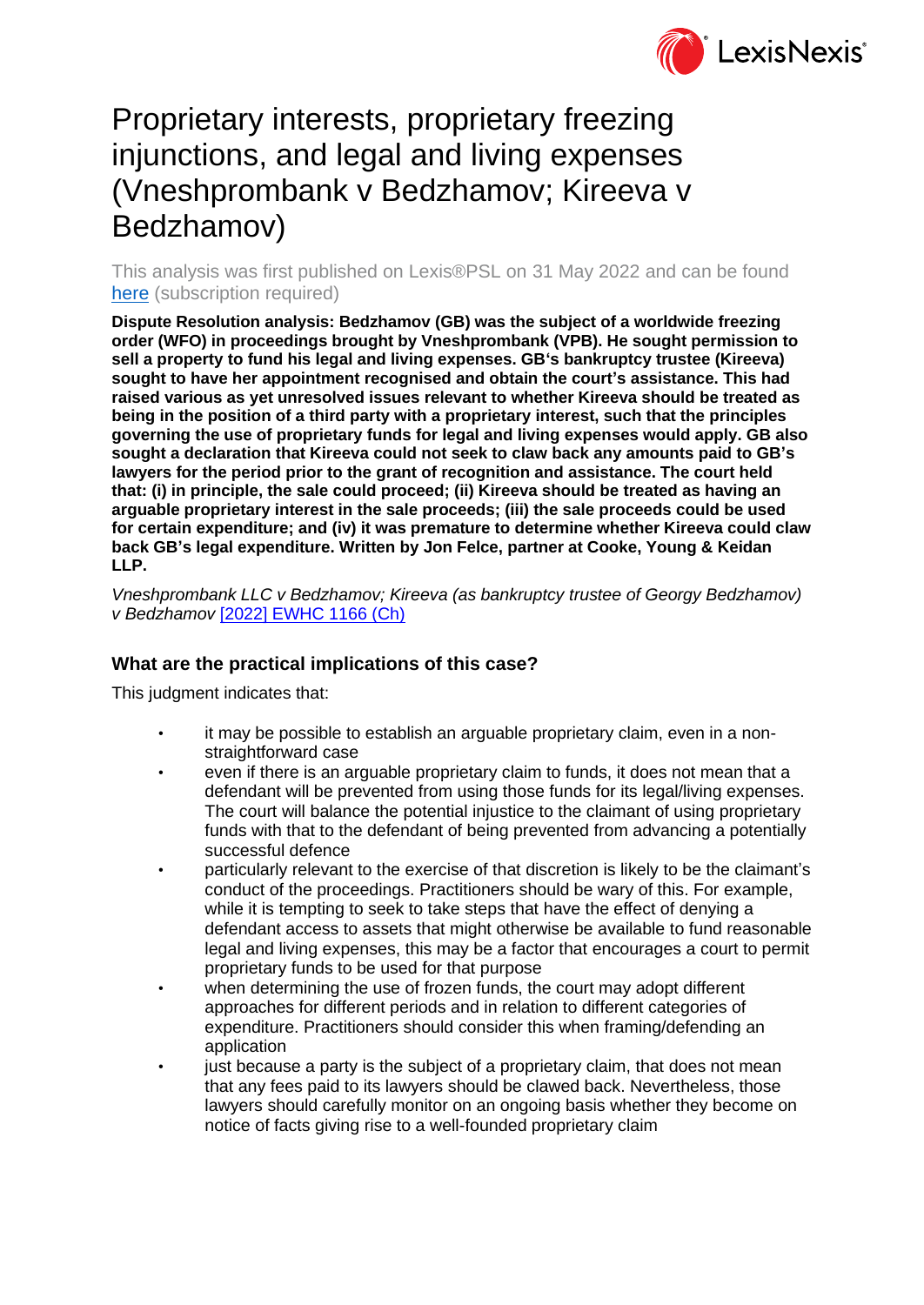

## **What was the background?**

GB was the subject of a WFO, and had been made bankrupt in Russia. His bankruptcy trustee Kireeva had applied: (i) for her appointment to be recognised; and (ii) to set aside an order permitting GB to sell a London property to fund his legal costs and living expenses, arguing she was entitled to GB's assets.

Whilst Kireeva's appointment was recognised, the set aside application failed and assistance was refused for the property, as there was no power to make an order vesting immovables in Kireeva or to otherwise confer possession or control on her. GB and Kireeva appealed the respective decisions. Meanwhile, Kireeva sought a declaration that the property sale proceeds would be movables and thus vest in her. That application was stayed pending the appeals. With respect to the respective appeals:

- GB's appeal succeeded, so Kireeva's recognition application was remitted to the High Court to determine GB's allegation that the petition debt was vitiated by fraud
- Kireeva's appeal failed, and she applied to the Supreme Court for permission to appeal

GB owed his former and current solicitors substantial sums. He applied to vary the WFO to permit him to sell or raise funds against the property to fund his legal and living expenses, following a new deal that he had negotiated. Kireeva argued that she would have a prospective proprietary interest in any sale proceeds pending determination of the remittal, the Supreme Court appeal and her declaration application, such that the principles relating to proprietary injunctions should apply by analogy to the use of funds for legal and living expenses.

GB also sought a declaration that Kireeva did not have any proprietary rights prior to recognition and assistance, and therefore could not claw back reasonable legal expenses paid for that period.

#### **What did the court decide?**

The proposed transaction was approved in principle, but the court needed to be satisfied about further details.

As to use of the sale proceeds, and Kireeva's prospective proprietary interest, the judge did not find the issue straightforward, and considered a number of factors, including: (i) Kireeva had never sought interim proprietary relief; (ii) the Court of Appeal had decided she had no interest; (iii) there was a potentially arguable case for a receiver, albeit on terms preserving GB's ability to fund expenditure; (iv) Kireeva had claimed an entitlement to all of GB's assets, including after-acquired property, such that GB could not use different assets of his to fund expenditure; and (v) Kireeva's outstanding declaration application was not unarguable even though it would undermine the decision on the immovables rule.

Accordingly, the better approach, especially given Kireeva's extant declaration application, was to proceed on the basis that Kireeva had an arguable proprietary claim to the sale proceeds. However, there was a discretion to permit the use of funds for GB's expenditure, and relevant to that was the conduct of the proceedings to date. Accordingly, subject to further evidence, the court permitted that use in certain respects and, in others, a more granular approach was to be adopted.

As to GB's declaration application, honest solicitors were not to be imputed with knowledge of a proprietary interest (and were not therefore accountable for monies received) because they knew of the existence of a (disputed) claim to that effect against their client (*Carl Zeiss Stiftung v Herbert Smith & Co (No. 2)* [\[1969\] 2 Ch 276\)](https://www.lexisnexis.com/uk/lexispsl/disputeresolution/citationlinkHandler.faces?bct=A&service=citation&risb=&CH&$sel1!%251969%25$year!%251969%25$sel2!%252%25$vol!%252%25$page!%25276%25). There was a distinction between notice of a claim and notice of facts that demonstrated that a proprietary claim was well-